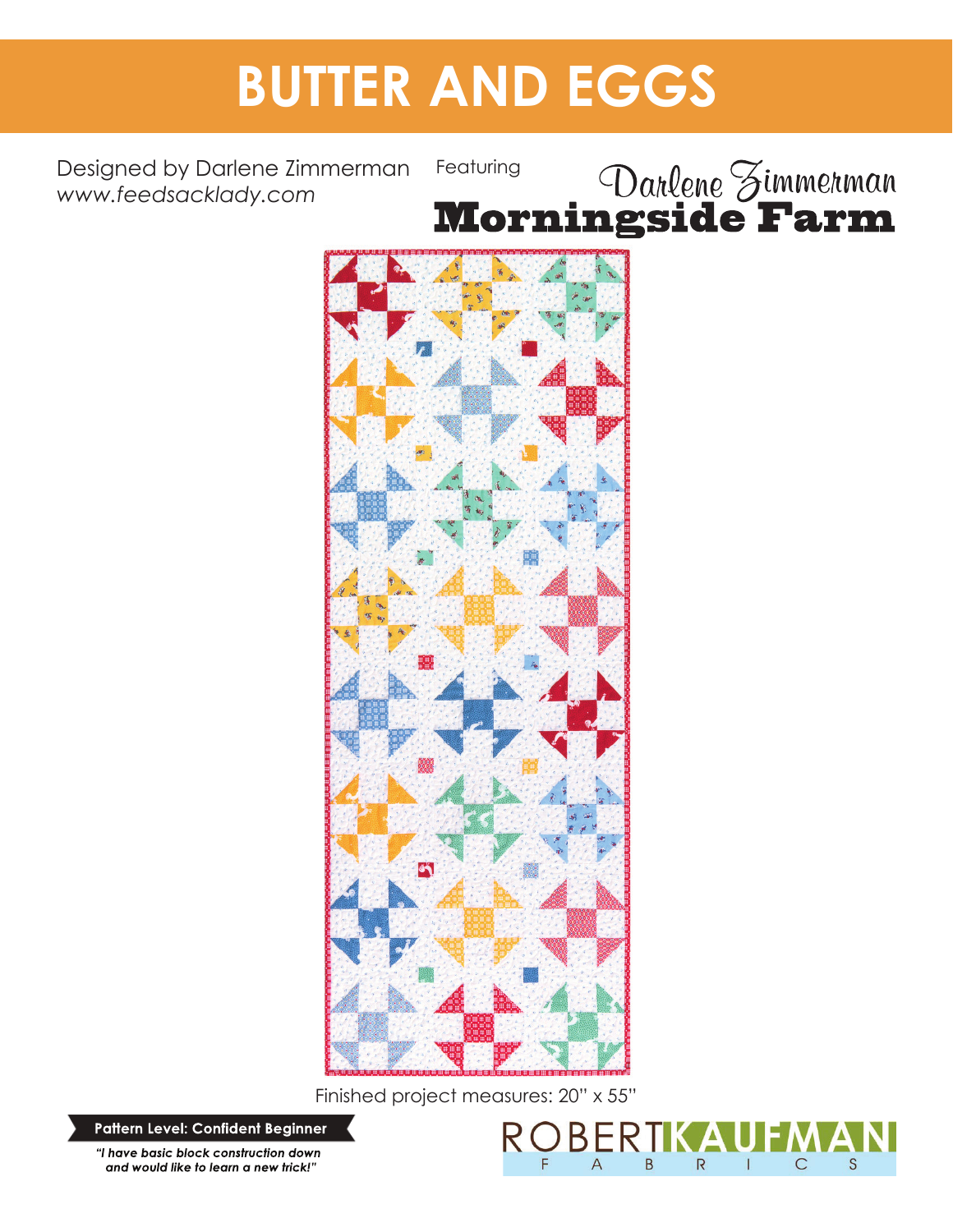# Fabric and Supplies Needed Fabric and Supplies Needed

*Fabric amounts based on yardage that is 40" wide.*

| Color | Fabric        | Name/SKU                                                  | Yardage            | Color | <b>Fabric</b>         | Name/SKU                                 | Yardage            |
|-------|---------------|-----------------------------------------------------------|--------------------|-------|-----------------------|------------------------------------------|--------------------|
|       | $\forall$     | ADZ-15879-73<br>LAKE                                      | $1 - 1/4$<br>yards |       | I                     | ADZ-15880-3<br><b>RED</b>                | part of<br>Roll Up |
|       |               | $1/2$ of<br>Roll Up RU-520-40,<br>containing fabrics B-V: |                    |       | J                     | ADZ-15880-36<br><b>ALOE</b>              | part of<br>Roll Up |
|       | $\sf B$       | ADZ-15878-3<br><b>RED</b>                                 | part of<br>Roll Up |       | $\sf K$               | ADZ-15880-80<br><b>EVENING</b>           | part of<br>Roll Up |
|       | $\mathsf{C}$  | ADZ-15878-5<br>YELLOW                                     | part of<br>Roll Up |       | L                     | ADZ-15880-140<br><b>SCREAMIN' YELLOW</b> | part of<br>Roll Up |
|       | D             | ADZ-15878-36<br><b>ALOE</b>                               | part of<br>Roll Up |       | M                     | ADZ-15881-3<br><b>RED</b>                | part of<br>Roll Up |
|       | $\mathsf E$   | ADZ-15877-200<br><b>VINTAGE</b>                           | part of<br>Roll Up |       | $\overline{N}$        | ADZ-15881-73<br>LAKE                     | part of<br>Roll Up |
|       | $\mathsf F$   | ADZ-15879-3<br><b>RED</b>                                 | part of<br>Roll Up |       | $\bigcirc$            | ADZ-15881-140<br><b>SCREAMIN' YELLOW</b> | part of<br>Roll Up |
|       | G             | ADZ-15879-36<br><b>ALOE</b>                               | part of<br>Roll Up |       | P                     | ADZ-15882-3<br><b>RED</b>                | part of<br>Roll Up |
|       | $\mathsf{H}%$ | ADZ-15879-73<br>LAKE                                      | part of<br>Roll Up |       | $\hbox{\large \bf Q}$ | ADZ-15882-80<br><b>EVENING</b>           | part of<br>Roll Up |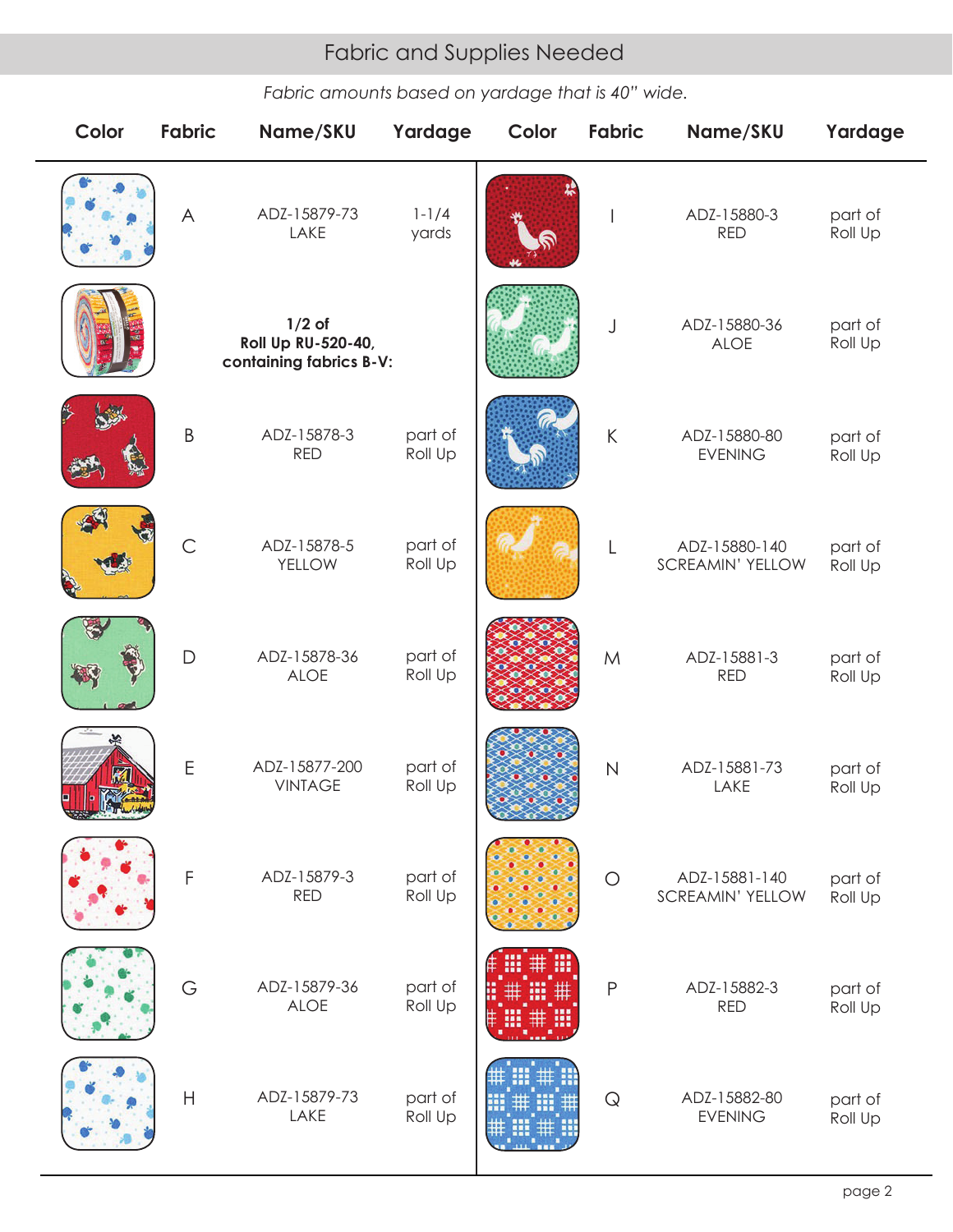# Fabric and Supplies Needed Fabric and Supplies Needed

*Fabric amounts based on yardage that is 40" wide.*

| Color | <b>Fabric</b> | Name/SKU                                                                                                   | Yardage            | Color                                                                                                               | Fabric | Name/SKU             | Yardage            |  |  |
|-------|---------------|------------------------------------------------------------------------------------------------------------|--------------------|---------------------------------------------------------------------------------------------------------------------|--------|----------------------|--------------------|--|--|
|       | $\mathsf{R}$  | ADZ-15882-140<br><b>SCREAMIN' YELLOW</b>                                                                   | part of<br>Roll Up |                                                                                                                     | U      | ADZ-15883-73<br>LAKE | part of<br>Roll Up |  |  |
|       | S             | ADZ-15883-3<br><b>RED</b>                                                                                  | part of<br>Roll Up |                                                                                                                     | $\vee$ | ADZ-15878-73<br>LAKE | part of<br>Roll Up |  |  |
|       |               | ADZ-15883-5<br><b>YELLOW</b><br>Copyright 2015, Robert Kaufman<br>For individual use only - Not for resale | part of<br>Roll Up | You will also need:<br>3/8 yard for binding<br>1-3/4 yards for backing<br>Easy Angle (EZ Quilting #88237459A) Ruler |        |                      |                    |  |  |
|       |               |                                                                                                            |                    |                                                                                                                     |        |                      |                    |  |  |

## Notes Before You Begin

- Read through all of the instructions before beginning.
- All of the seam allowances are 1/4" unless otherwise noted.
- Press seam allowances open unless otherwise noted.
- Width of fabric (WOF) is equal to at least 40" wide.
- Right sides together has been abbreviated to RST.
- Remember to measure twice and cut once!

## Cutting Instructions

### **From Fabric A, cut:**

 ten 2-1/2" x WOF strips. Subcut: ninety-six 2-1/2" squares ninety-six Easy Angle triangles\* seven 1-1/2" x WOF strips. Subcut: thirty-seven 1-1/2" x 6-1/2" rectangles for sashing

### **From twelve selected 2-1/2" x WOF strips, cut:**

 two 2-1/2" squares eight Easy Angle triangles\* two 1-1/2" cornerstone squares

### **From the binding fabric, cut:**

four 2-1/2" x WOF strips

*\*Tip: To save time at the sewing machine, layer the print and background strips right sides together and cut pairs of Easy Angle triangles. They will then be ready to chain-sew.*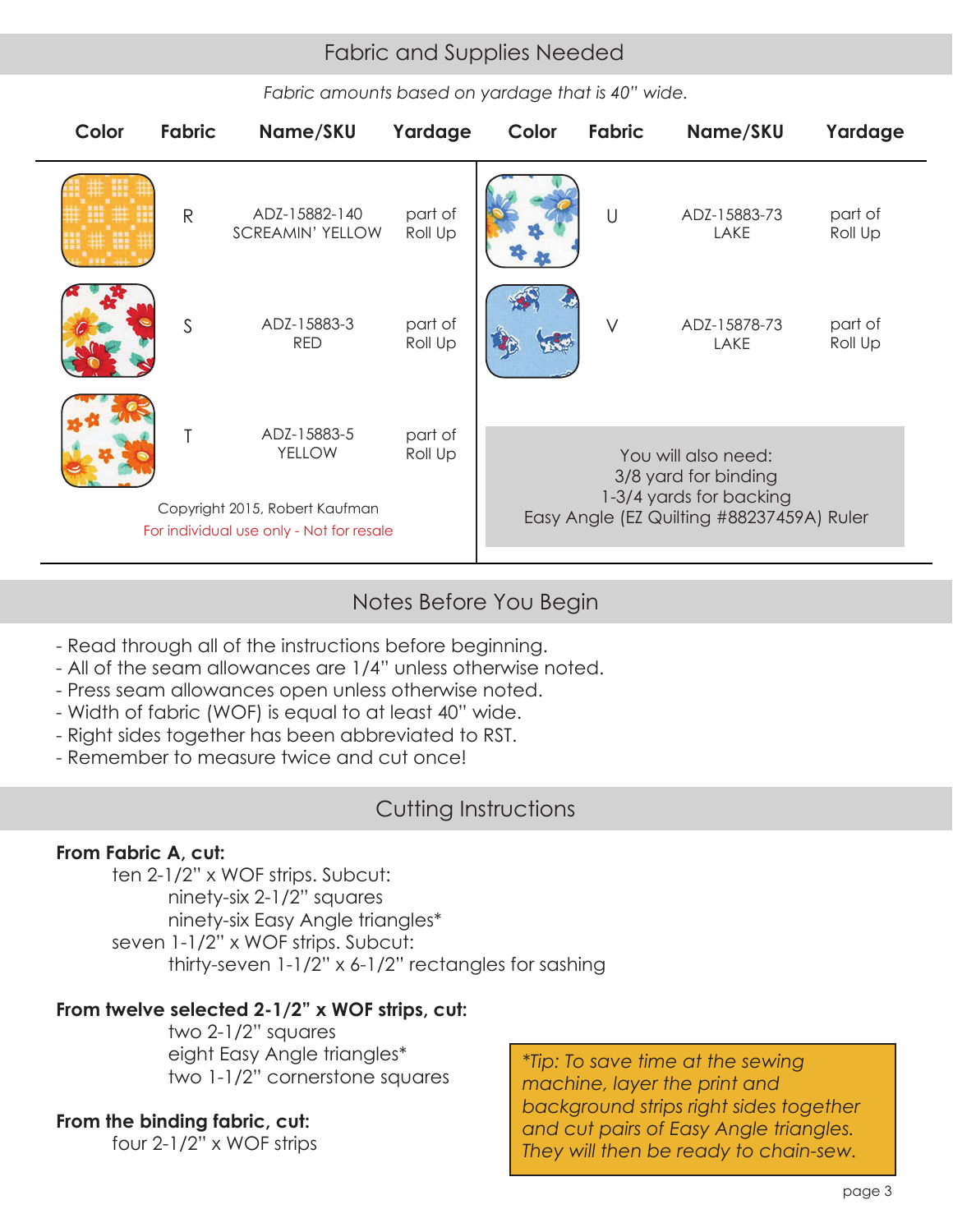**Step 1** Sew all the Easy Angle triangles together on the diagonal edges. Press toward the darker fabric. Make eight pairs from each print.



**Step 2** For each block, assemble four matching triangle squares, one matching 2-1/2" square and four background squares. Press as shown. Make twenty-four blocks. At this point the blocks should measure 6-1/2" square.



Assembling the Quilt Top

**Step 1** Arrange the blocks in eight rows of three blocks. Sew sashing strips between each of the rows, pressing toward the sashing. Make eight rows.